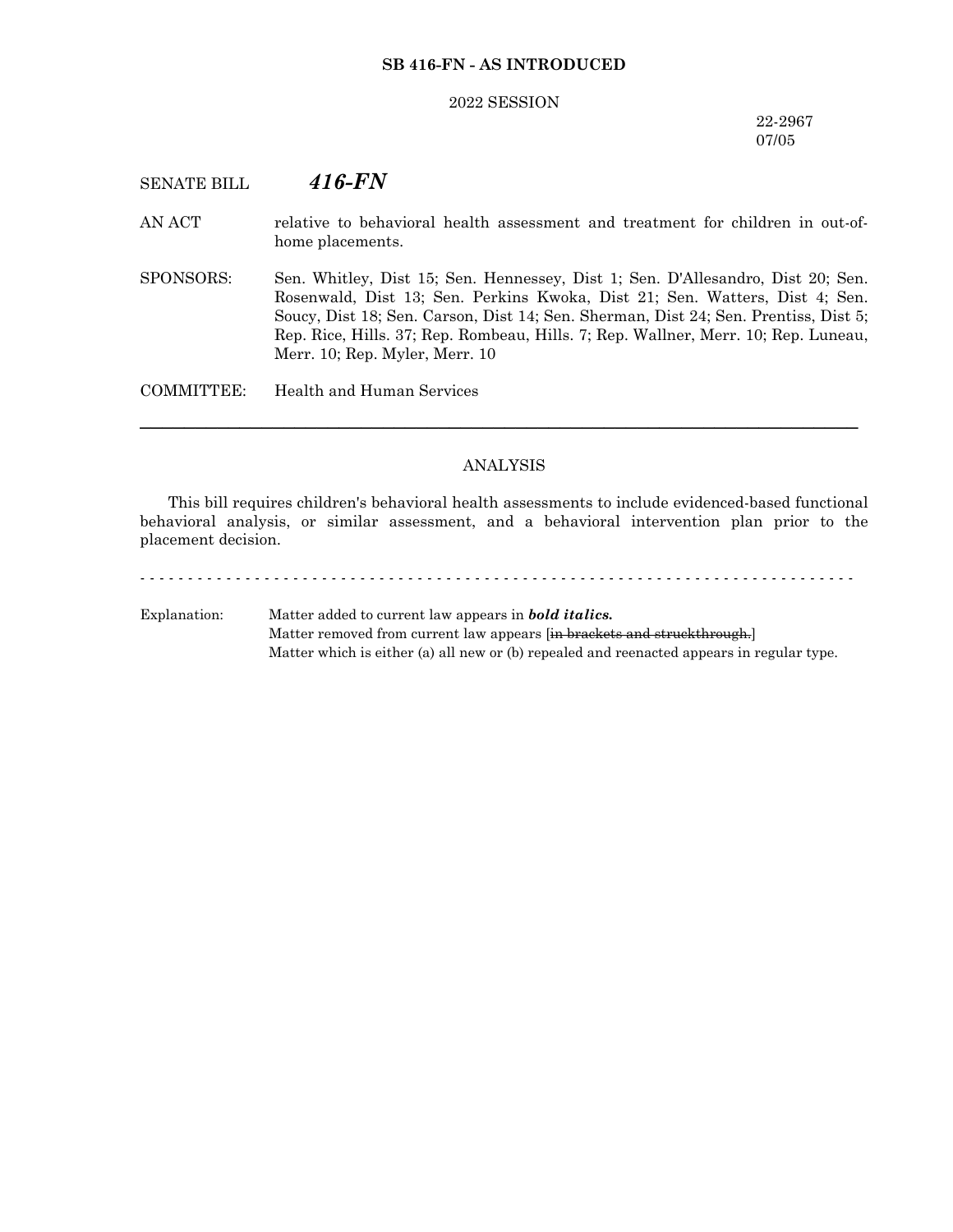#### **SB 416-FN - AS INTRODUCED**

#### STATE OF NEW HAMPSHIRE

#### *In the Year of Our Lord Two Thousand Twenty Two*

AN ACT relative to behavioral health assessment and treatment for children in out-ofhome placements.

*Be it Enacted by the Senate and House of Representatives in General Court convened:*

1 Declaration of Purpose. The general court hereby finds that: 1

I. There are currently 300 New Hampshire children subject to the jurisdiction of the division for children, youth and families placed in institutional care away from their families and communities. Approximately 70 of those children are in out-of-state facilities. These institutional placements are costly for the state and are not proven to reduce problem behavior. 2 3 4 5

6

II. Testing with functional behavioral analyses or assessments to support behavioral interventions as an established criteria prior to children being placed out of home will avoid costly, restrictive, lengthy, ineffective, and often unnecessary institutional care in many cases. 7 8

III. Behavioral interventions supported by a functional behavioral analysis or assessment are proven to be effective in modifying behavior to be prosocial. 9 10

IV. Understanding the cause and meaning behind problem behavior informs communitybased behavior programming and reduces the need for institutional placement. When unavoidable, institutional treatment based on the cause and meaning of behavior is more effective at reducing the risk of persistent problem behavior. 11 12 13 14

V. Therefore, this act directs the department of health and human services to expand the use of functional behavioral analyses and assessments to inform behavioral intervention plans for children at risk of out of home placement due to problem behavior. 15 16 17

2 New Paragraph; Services for Children, Youth and Families; Assessment, Treatment, and Discharge Planning; Requirement for Evidence-Based Functional Behavioral Analyses and Plans. Amend RSA 170-G:4-e by inserting after paragraph IV the following new paragraph: 18 19 20

IV-a. The assessment of the child's behavioral health and other treatment needs shall include an evidence-based functional behavioral analysis or assessment and a behavioral intervention plan. If a functional behavioral analysis or assessment cannot be completed prior to the placement decision, the department shall ensure that an analysis or assessment is completed within 10 days of the placement decision. 21 22 23 24 25

26

3 Effective Date. This act shall take effect 60 days after its passage.